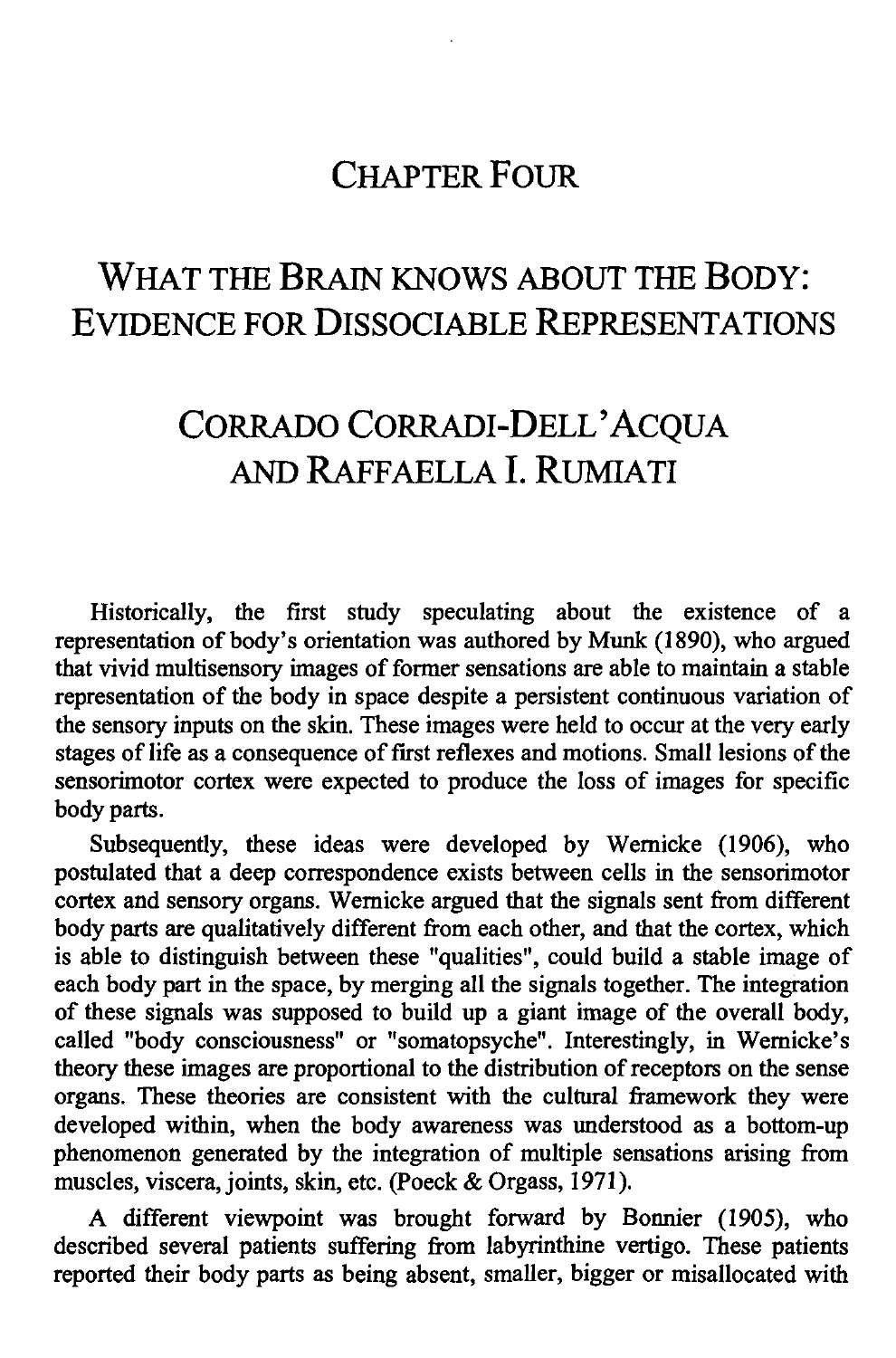#### What the Brain knows about the Body: Evidence for Dissociable Representations

**RESERVE AND RESERVE AND RESERVE** 

respect to their actual positions. Bonnier ascribed these deficits to specific disorders of the topographic schema of the body. He classified the patients as cases of *hyper-* or *hyposchematie,* that is patients with the illusory over- or underestimation of the size of the whole body (or of parts of it). He also classified as *paraschematie* the illusory perception of some body parts as drifted from their original position. Finally, he reported cases of aschematie, whereby patients showed a strong inability at localizing the boundaries or the postures of their own body. Bonnier's work has been strongly criticized because his description of the deficits was not clear (Vallar & Papagno, 2003). Bonnier no doubt deserves the merit of having hypothesized the existence of a spatial schema of the body rather than considering patients as affected by psychiatric disorders.

The notion of schema will be found again in the studies of Head and Holmes (1911). The authors describe a mechanism that integrates the sensations arising from different sensor modalities into an online dynamic model of our own actual posture. With the term schema (or schemata), the authors referred to a comparison between two sequential sensory inputs, providing information about the changes of posture rather than on the posture itself. Head and Holmes argued that one of their patients was lacking the postural schema in that he was unable to report the position of his own hand while still able to localize the position of a perceived tactile spot. From this dissociation they concluded that the schema based on the body posture should be different from that of the skin surface, and they called the latter *supetficial schema.* The authors also distinguished the notion of schema from that of image (frequently used by Munk and Wernicke): they considered an image of the body as an explicit representation, while the schema was regarded as a pre-conscious organized model against which all postural changes are measured.

The theories brought forward by Head and Holmes (1911) are traditionally linked to the work of Pick (1908, 1922) who is credited with the first description of autotopagnosia (1908) as the inability to locate body parts at command within an entire body structure. However, whereas Head and Holmes developed an enduring model that is still discussed nowadays (e.g. Lackner, 1988; Sirigu, Grafman, Bressler, & Sunderland, 1991), Pick is rather known for his famous clinical studies. Moreover, his ideas were largely inspired by Munk and Wernicke, and even when he borrowed the term *schema* (Pick, 1915) he was not keen to accept the hypothesis of an automatic preconscious representation, *a la* Head and Holmes (1911).

The name autotopagnosia, that means *lack of knowledge about one's own space,* was attributed by Pick (1908) to someone's deficit in pointing at the correct body part on command, irrespective of whether the body was his own or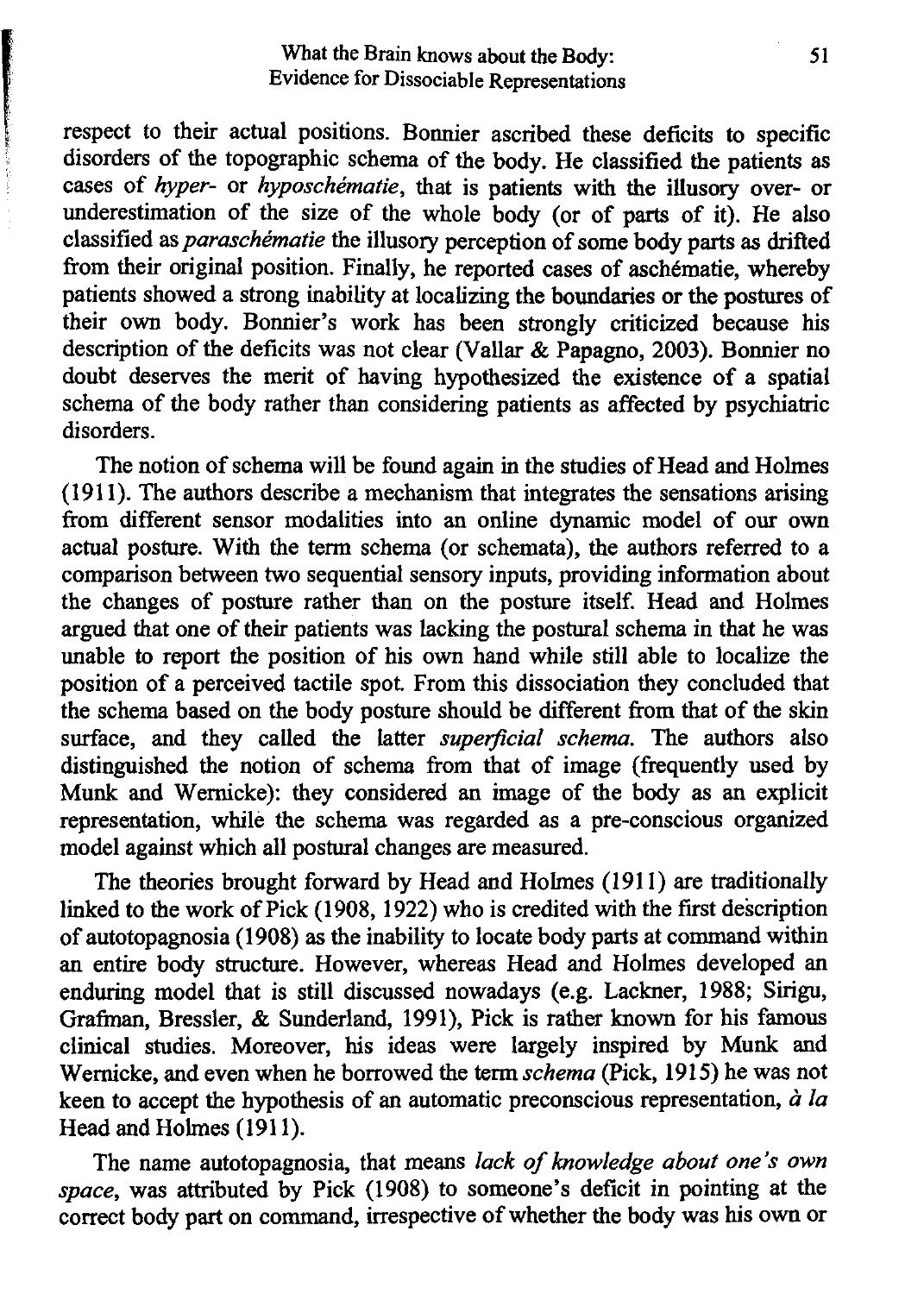#### **Chapter Four**

someone else's. Gerstmann (1942) proposed the term somatotopagnosia (literally *lack of knowledge about the body space),* a name that is still frequently used, to stress the fact that this deficit involves a general notion of body and not simply of the patient's own body.

It was Gerstmann (1922) who brought about the notion of Body Schema (hereafter BSc) in describing a patient affected by finger agnosia, right-left disorientation, agraphia, and acalculia. The calculation and writing deficits were originally attributed to finger agnosia but, later, Gerstmann (1942) argued that the locus of the patient's deficit was in the Body Schema, and that his problem involved in particular the ability to recognise, identify, name and orient fmgers of either hand (his own and of others). This pattern of deficits, called Gerstmann syndrome, is often observed in patients with a lesion of the left angular gyrus, which is still considered one of the most frequent anatomical correlates of autotopagnosia(see Vallar & Papagno, 2003, for a review).

The notion of a BSc as a unitary monolithic concept was introduced by Schilder (1923), who combined a great variety of neuropsychological symptoms seemingly related to the orientation of one's own body. Schilder postulated the existence of a three-dimensional spatial image that everybody has of him/her self, neglecting Head and Holmes's view (1911). He also added a psychoanalytical interpretation of the libidinal structure of the image of the body (Schilder, 1935).

In the Fifties, the notion of BSc was generally accepted (Benton, 1959; Riese & Bruck, 1950; Wright, 1956) but there was only a weak agreement about the nature of the representation, internal structure and putative subdivisions. The debate mainly focused on the conscious nature of the body representation: an implicit and automatically working schema rather than a conscious cluster of sensory images. This distinction between Bonnier's and Head's interpretation, and that proposed by Munk and Pick is still present in recent models, although the names referring to their concepts have changed.

### Is autotopagnosia simply a loss of spatial abilities?

Since Pick's seminal studies on autotopagnosia (or, after Gerstmann, somatotopagnosia), several cases of disturbances of the BSc have been reported (Engerth, 1932; Hecaen & Ajuriaguerra, 1952; Semmes, Weinstein, Ghent, & Teuber, 1963) However, in some reviews it was suggested (De Renzi & Scotti, 1970; Poeck & Orgass, 1971) that most of the results described could be due not to a pure damage of the body representation, but to aphasia or spatial deficits. Even the patient originally studied by Pick's showed, together with an impairment in the pointing task, severe memory deficits, and other mental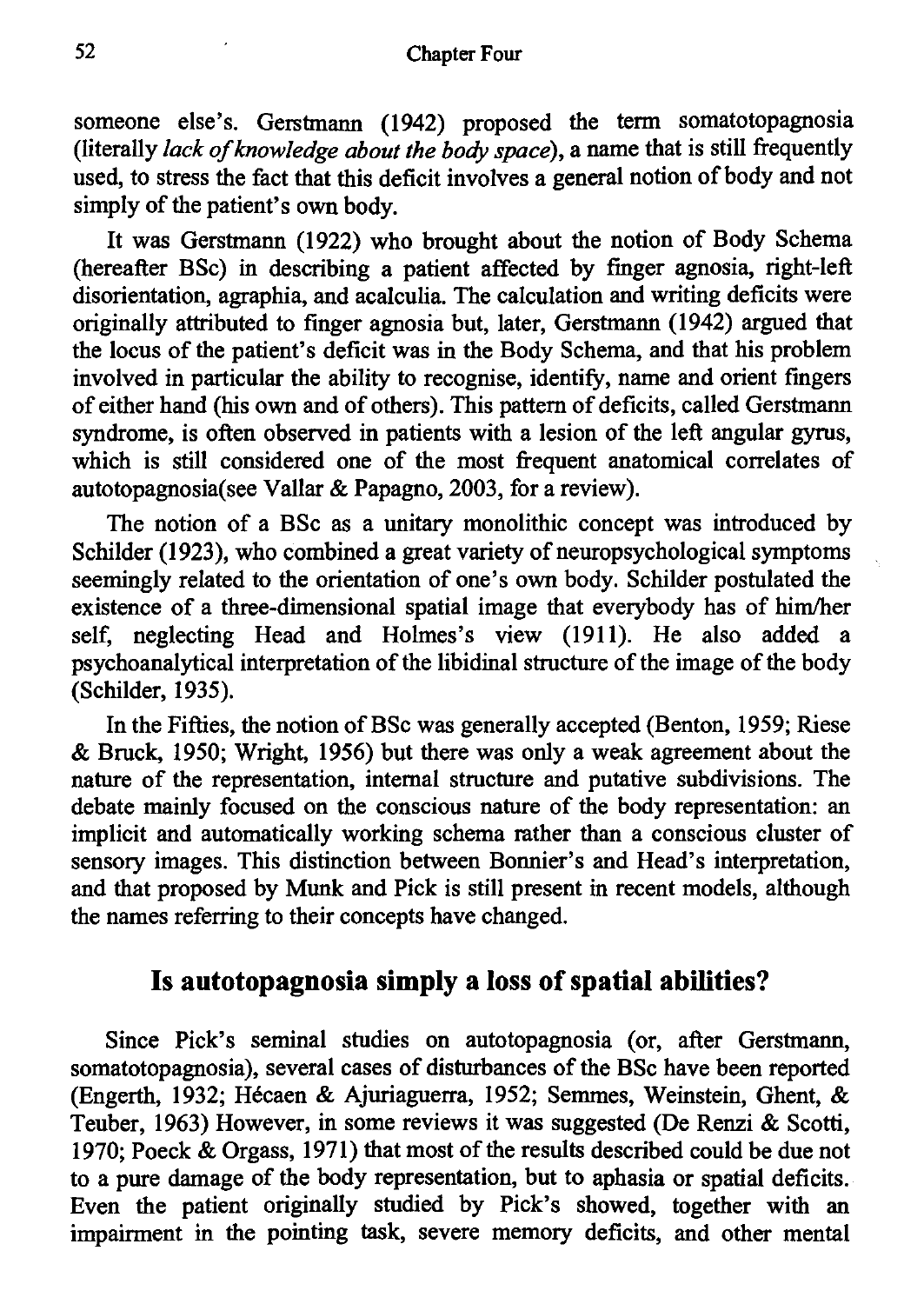disorders. Other patients were described as having difficulties in naming body parts, although they could perform the pointing task normally (Selecki & Herron, 1965), raising the doubt that the patients were aphasic rather than autotopagnosic (Poeck & Orgass, 1971). As to the spatial deficits, De Renzi and Scotti (1970) described a patient who was severely impaired at pointing to body parts on verbal command, even though he was perfectly able to name them. However he was unable to point components of complex objects but maintained the intact ability to pronounce their name. This case revealed that many patients with severe problems at pointing to body parts could have an intact body representation, at the same time showing severe deficits when analyzing parts of an arbitrary object.

Autotopagnosia is an rather rare neuropsychological deficit, that occurs in conjunction with many others (Poeck & Orgass, 1971). The case described by De Renzi and Scotti (1970) demonstrated that many cases found in literature could be explained by deficits other than autotopagnosia. It is therefore possible that, until then, a pure case of autotopagnosia had never been found Following De Renzi and Scotti's (1970), a patient is diagnosed as having autotopagnosia if he/she show the following features:

1. A selective deficit in processing the spatial characteristics of the human body only.

2. A supramodal deficit in locating body parts that persists in all input (e.g. verbal *vs.* visual command) and output (e.g. verbal *vs.* motor response) modalities.

3. A deficit that shows up not only when pointing to one's one body, but that also to a line-drawing of the human body (see Semmes et aI., 1963).

The first patient matching the above characterizations was a 59-year-old man affected by a metastatic carcinoma in the left parietal cortex (Odgen, 1985). Even though he was perfectly able to name body parts and to specify their functions, he was grossly impaired at pointing at them, irrespectively of whether the body was his own, the examiner's, a line-drawing (Semmes et aI., 1963) or a doll. This impairment lasted even when the patient was asked to imitate the examiner's pointing. However, he was perfectly normal at pointing to parts of a toy truck and of a vase.

Odgen (1985) interpreted the patient's as a disruption of a "discrete body image" (p. 1020) caused by a lesion in the left parietal cortex. This deficit cannot be interpreted as an inability to decompose an arbitrary object into its parts, nor as a conceptual lack of explicit knowledge of body parts. Even though Odgen's study can be considered the first documented case of pure autotopagnosia, the author described several errors the patient committed when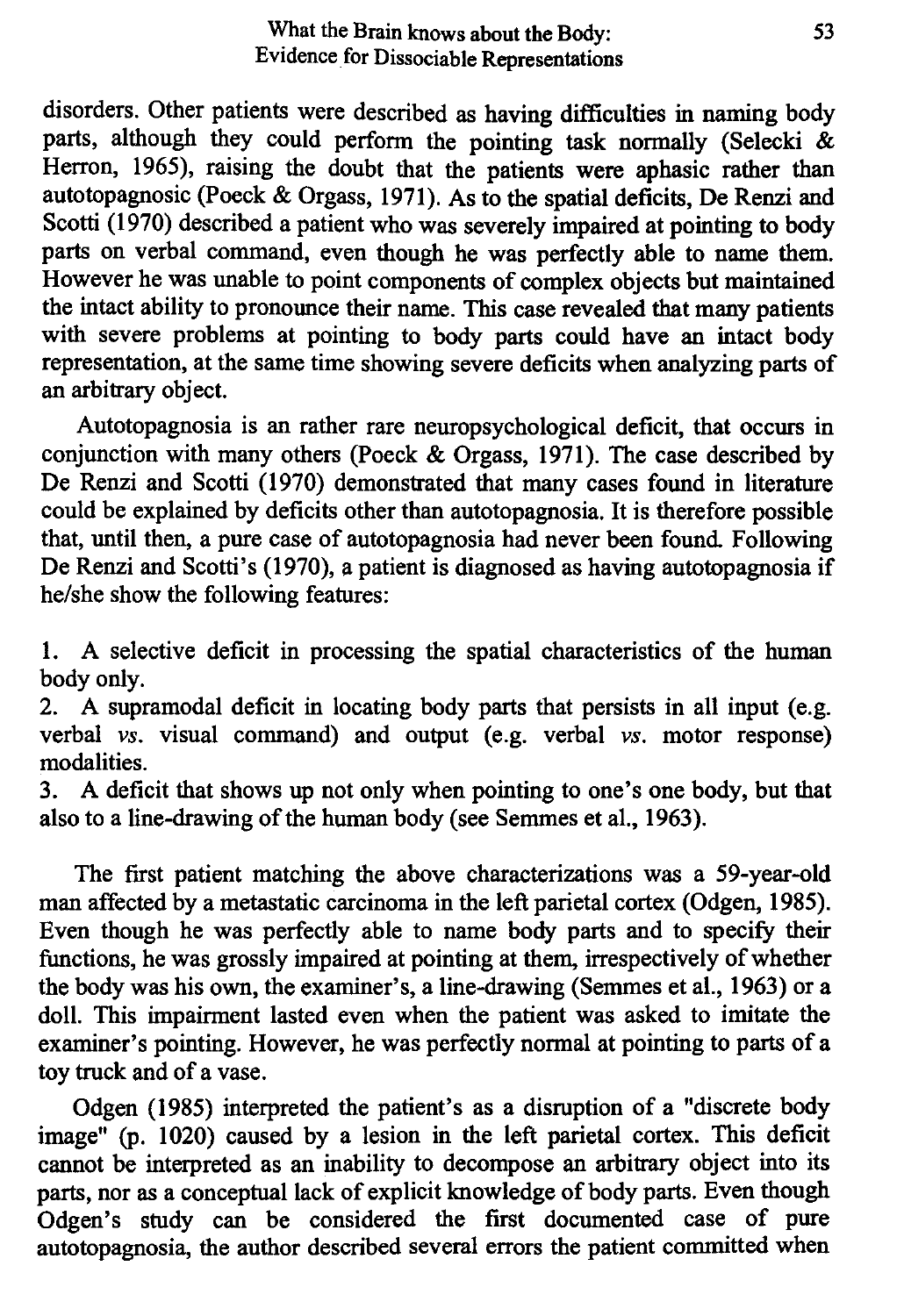perfonning spatial tasks involving body parts, without analysing the nature of these errors. Such an analysis was later perfonned by Semenza (1988) and by Sirigu et al. (1991).

### Multiple representations of the body

Sirigu and colleagues (1991) described the case of a 62-year-old patient, DLS, with a probable dementia of Alzheimer, who showed a Gerstmann syndrome and severe visuospatial deficits. Like the patient studied by Odgen, DLS failed at pointing to single body parts within an entire body structure and made more contiguity (e.g. elbow  $\rightarrow$  shoulder) than conceptual (e.g. elbow  $\rightarrow$ knee, toe  $\rightarrow$  thumb, etc.) errors. However, she was perfectly able to recognize and name these parts when presented in isolation, as well as to provide a detailed description of their function. In the pointing task, the patient was able to locate small objects (e.g., cars, soldiers) taped on the examiner's and patient's body parts; yet, she could point at these objects on verbal command or on imitation. DLS was also able to remember the locations after a delay of 24 hours.

Based on these observations, Sirigu et al. (1991) proposed the existence of three main levels of body knowledge: the first is the semantic knowledge about body parts (body semantics - hereafter BSe); the second is the Body Schema (BSc) proposed by Head and Holmes (1911), a dynamical body-reference system that provides the information about the subject's body in space; the third is a visuo-spatial map of the body which provides a description of the spatial arrangement of the body segments and of the junctions between them. The latter representation is the one that seems to be deficient in Sirigu's patient, since she could not point at body parts within the context of an overall body, though she was perfectly able to: *i*) recognise those body parts in isolation, *ii*) locate subparts on the structure of a non-body object, and *iii*) perform pointing movements over her own body (when the task did not require aiming at her body parts).

Sirigu et al.'s (1991) account was mostly speculative, as they provided only evidence of a selective damage of the visuo-spatial map of the body, but not of the other levels namely BSc and BSe, with spared visuo-spatial representation.

However evidence in support of a multiple-level representation of the body proposed by Sirigu et al.'s (1991) was brought to bare by the extensive work of Buxbaum, Coslett and collaborators (Buxbaum & Coslett, 2001; Buxbaum, Giovannetti, & Libon, 2000; Coslett, Saffran, & Schwoebel, 2002) who described patients with a selective damage affecting one representation at a time.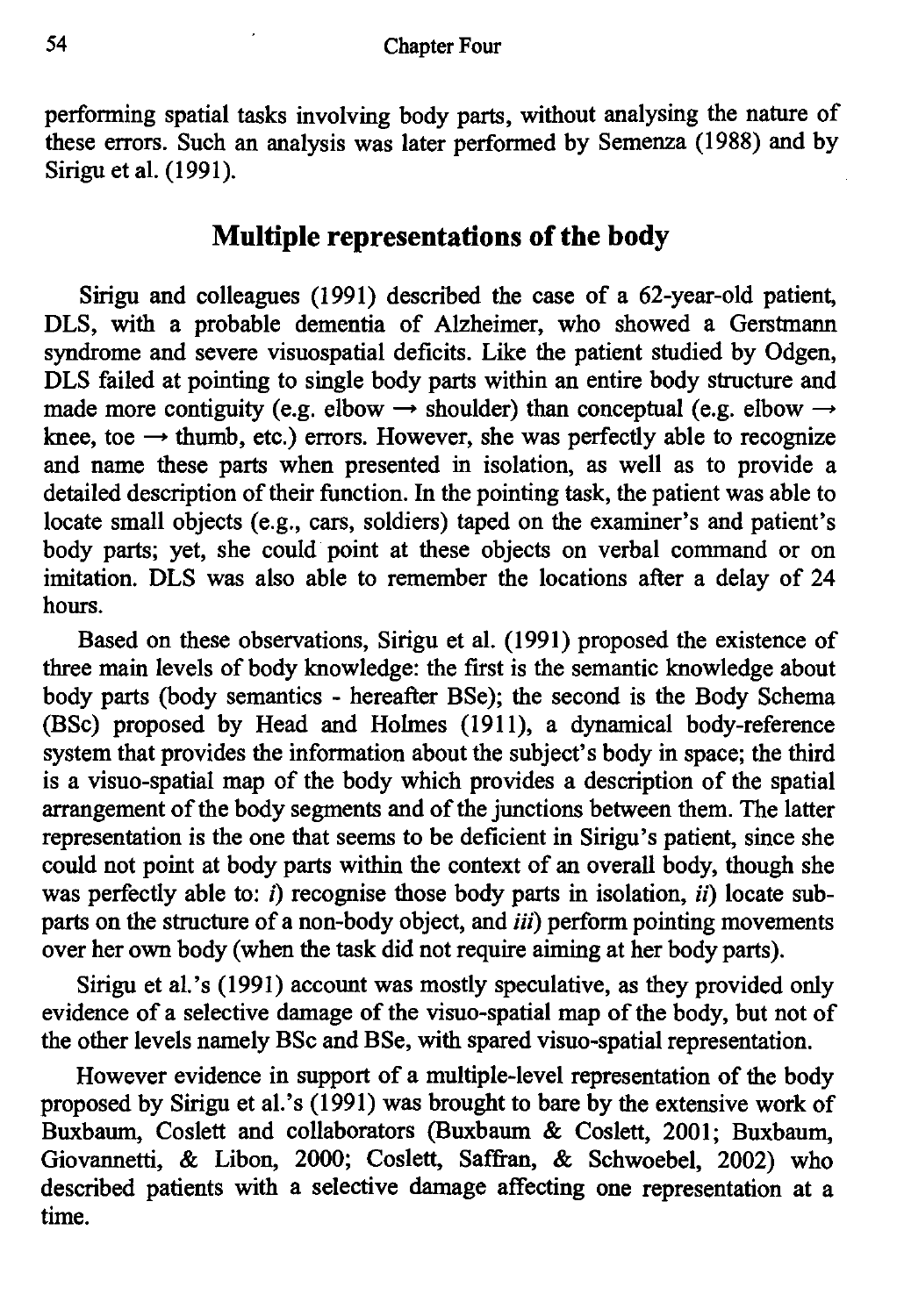#### **Body structural description**

Buxbaum and Coslett (2001) described the case of a patient, GL, with a strong left fronto-parietal trauma, who was severely deficient in pointing to body parts (but not to animal and object parts) on verbal command or imitation, as well as in matching pictures of the body parts across shifts in perspective. In contrast, GL was able to scale his grasp appropriately in object-oriented actions and to localize objects taped on the body surface. His performance improved when he was cued with semantic information about the body parts he had to locate. The authors concluded that GL's damage involved the visuo-spatial map of the body, which they call "body structural description" (hereafter BSd), and that both the BSc and the explicit semantic knowledge about the body (BSe) were intact. Moreover they argued that the BSd defines the relative positions of body segments in a perceptual format and independently of potential transformations in orientation. They also suggested that the BSd is located in the left posterior parietal cortex.

#### **Dynamic representation**

Buxbaum et al. (2000) discussed the case of a patient, BG, with apraxia (i.e. deficit in pantomiming to verbal command or on imitation), who had difficulty in gesturing to command or imitation (except when using tools), in matching gestures, especially when a spatial transformation was required, and in performing mental motor transformations of body-parts stimuli. The authors concluded that the patient's deficits in pantomiming, recognition, and imitation resulted primarily from deficits in the dynamic coding of intrinsic positions of the body parts of self and others (i.e. BSc). This finding is consistent with what Coslett (1998) observed in a group of patients with unilateral left or right hemisphere lesions, who were asked to decide if photographs depicted a right or a left hand. In order to accomplish the task, participants have to imagine their own hand to rotate until it matches the stimulus (parsons, 1987), with temporal and kinematical properties of mental images mimicking those of the real hand movements (Parsons, 1994). Coslett observed that only hemi-neglect patients (who had a lesion on the right angular gyrus) were impaired when photographs depicted the contralesional left hands. In fact, left-hemisphere patients or righthemisphere patients with lesions sparing the angular gyrus did not show any specific deficit. The author concluded that neglect patients seem to be unable to access the hemi-portion of their BSc, and he also suggested that the left hemisphere may contain the structural description for both sides of the body, whereas each hemisphere may predominantly represent the postural potential transformations for the opposite side, as it is the case for the motor system.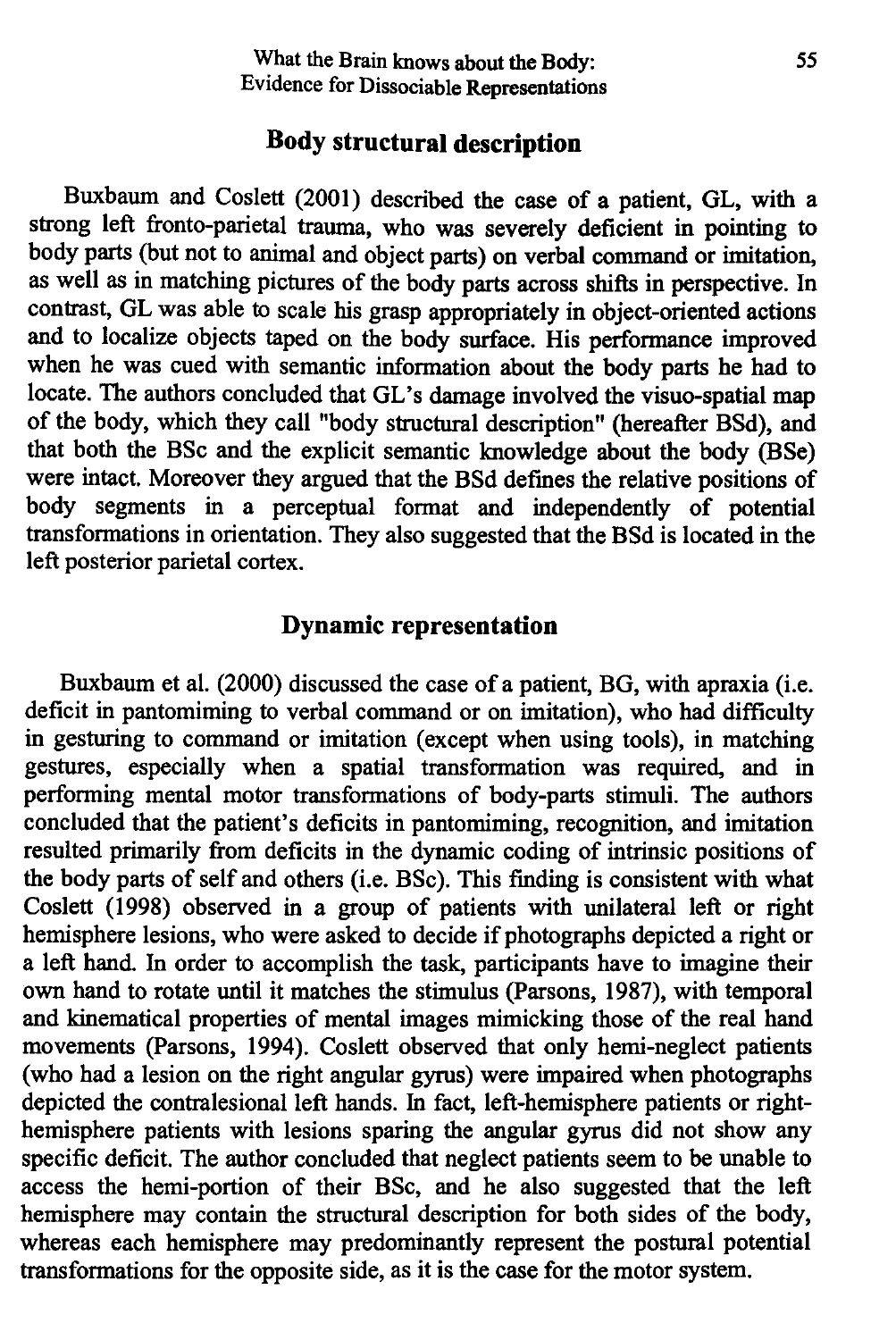#### **Body** image

Suzuki, Yamadori, and Fujii (1997) reported a patient with Broca's aphasia who exhibited impaired body part name comprehension despite preserved comprehension of words from other semantic categories, and a preserved ability to point to visually identified body parts on himself. By contrast, Coslett et aI. (2002) reported the case of a patient, who exhibited semantic dementia, with selective preservation of body part semantic information despite impaired comprehension of words from other categories. Moreover this patient perfomed well on: *i)* tasks involving mental transformations of body parts and *ii)* the same pointing task used to test autotopagnosic patients. Similarly to the early work done by Semenza and Goodglass (1985), Coslett et aI. (2002) hypothesized the existence of a third representation containing the conscious lexical-semantic knowledge of the body parts (i.e. the BSe or body image).

Likewise Sirigu et aI. (1991), Buxbaum, Coslett and colleagues also suggest the presence of three distinct kinds of body representations, the pre-conscious BSc and BSd and the lexical conscious BSe (or lexical conscious "image" of the body), and that each can be selectively damaged by a lesion. More recently, Schwoebel, Buxbaum and Coslett (2004) used the influential multiple routes model of action production (Gonzales- Rothi, Ochipa, & Heilman, 1991) to draw predictions about the body representations expected to tap the production and the imitation of meaningful and meaningless gestures. Using a multiple regression analysis, they showed that the performance of 55 left brain damaged patients during the imitation of meaningless movements was highly correlated with the performance on the hand laterality task (Parsons, 1987), but not with that on the pointing task (Buxbaum & Coslett, 2001; Odgen, 1985; Sirigu et aI., 1991) or on a semantic task involving body parts (i.e. matching body parts on the basis of their functions). Conversely, patients' ability to imitate meaningful movements correlated with the performance on both the hand laterality and the semantic task, but not with the performance on the pointing task. According to Schwoebel, Buxbaum, and Coslett (2004), the spared performance on the semantic task, supposedly tapping the BSe, was a good predictor for the spared "semantic route" only, whereas the performance on the laterality task, which was held to tap the BSc, was related to both "direct" and "semantic" routes.

Deficits on the BSc may affect the imitation of both meaningful and meaningless actions, suggesting that the BSc is a dynamic model of the positions of the body parts of self and others in space, which is activated irrespective of the fact that the gestures to be imitated are computed by the semantic or by the direct route. On the other hand, the BSe is related to the imitation of meaningful gestures only, confirming that BSc and the BSe are dissociable representations (see Figure 1).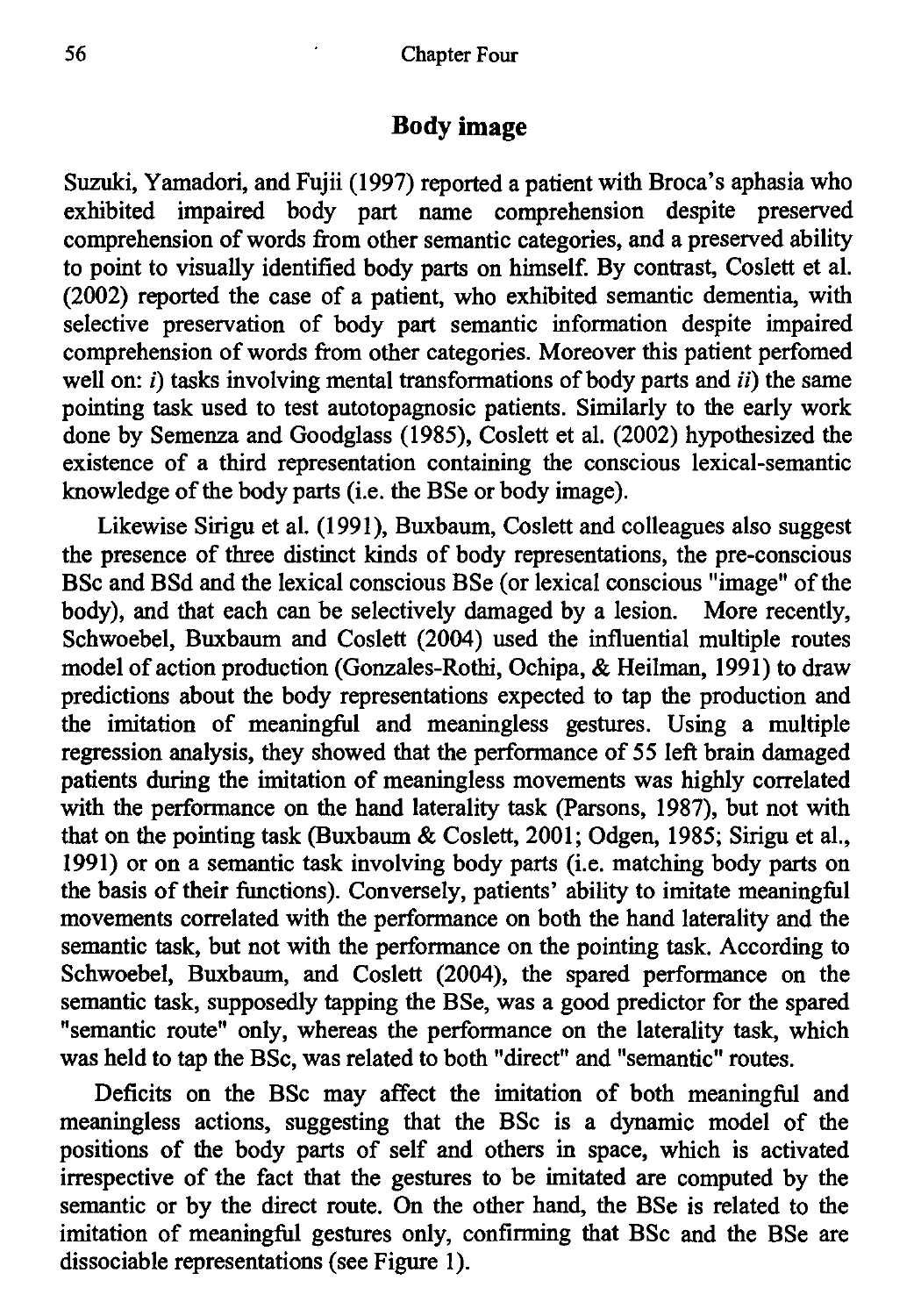#### What the Brain knows about the Body: Evidence for Dissociable Representations

Similar results were obtained in a group study by Schwoebel and Coslett (2005) who administered to 70 stroke patients a battery of tests including: a handedness task (parsons, 1987b), that assesses the ability to mentally rotate one's own body part; a matching body parts by function (e.g. "which body part has the same function of an elbow?" - "a knee"), to clothing or to objects (e.g. "which of the following clothings is mostly associated to a leg?") tasks; a pointing task similar to the one clinically used to assess autotopagnosia; a task in which patients' real hand movements were compared with their imagined movements in order to assess their ability to simulate actions (Sirigu et al., 1996). The authors found that thirteen patients were impaired in either the hand laterality or the reaVimagined hand movement task, but performed normally on both the pointing and the matching tasks. Moreover three patients were found impaired in the matching task only, whereas two patients showed a selective deficit in the pointing task. Thus, Schwoebel and Coslett (2005) concluded that BSc, BSe and BSD are independent and dissociable body representations.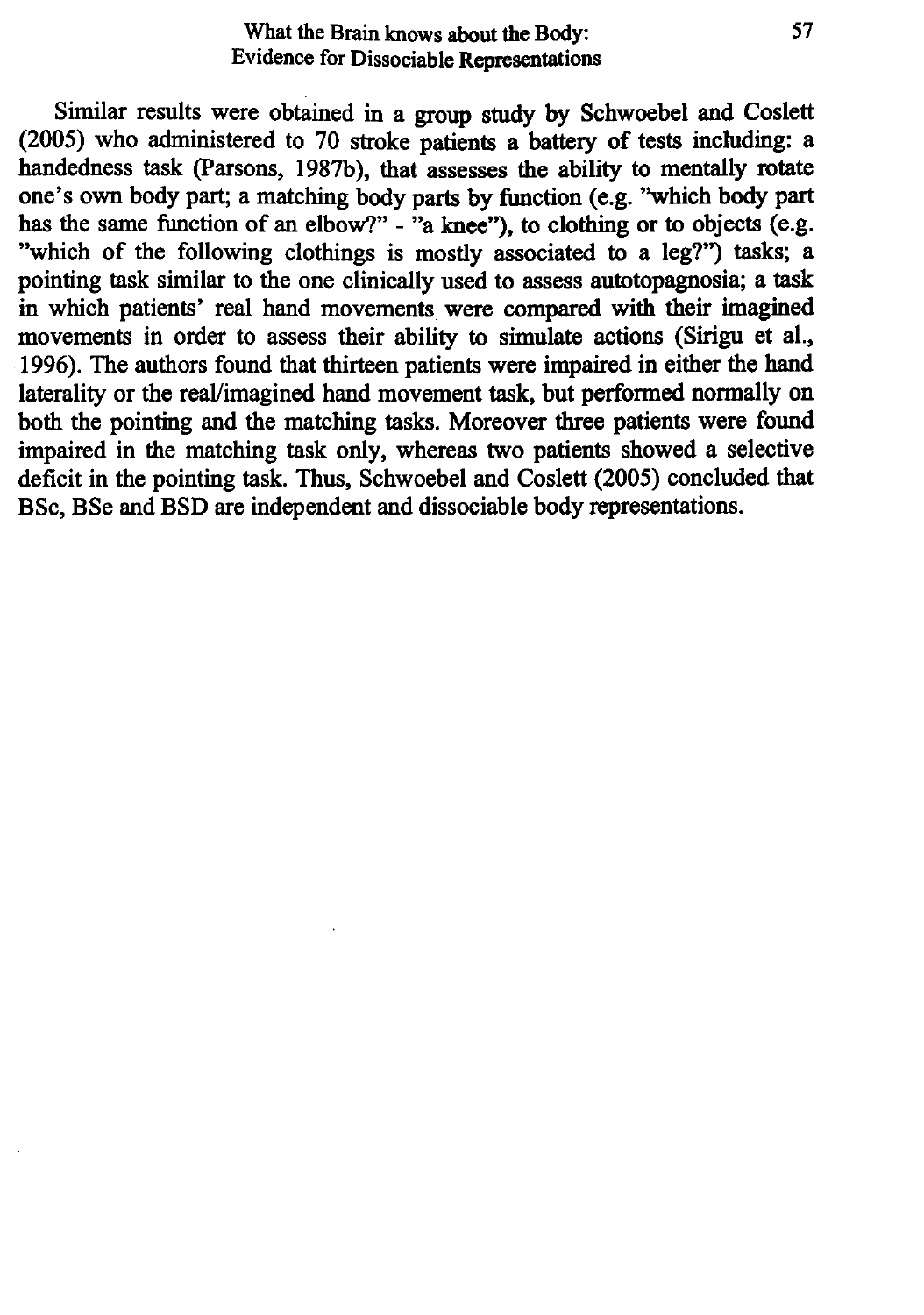

Figure 1: Model representing the difference between three different levels of body knowledge and multiple routes of action production (Schwoebel et aI., 2004).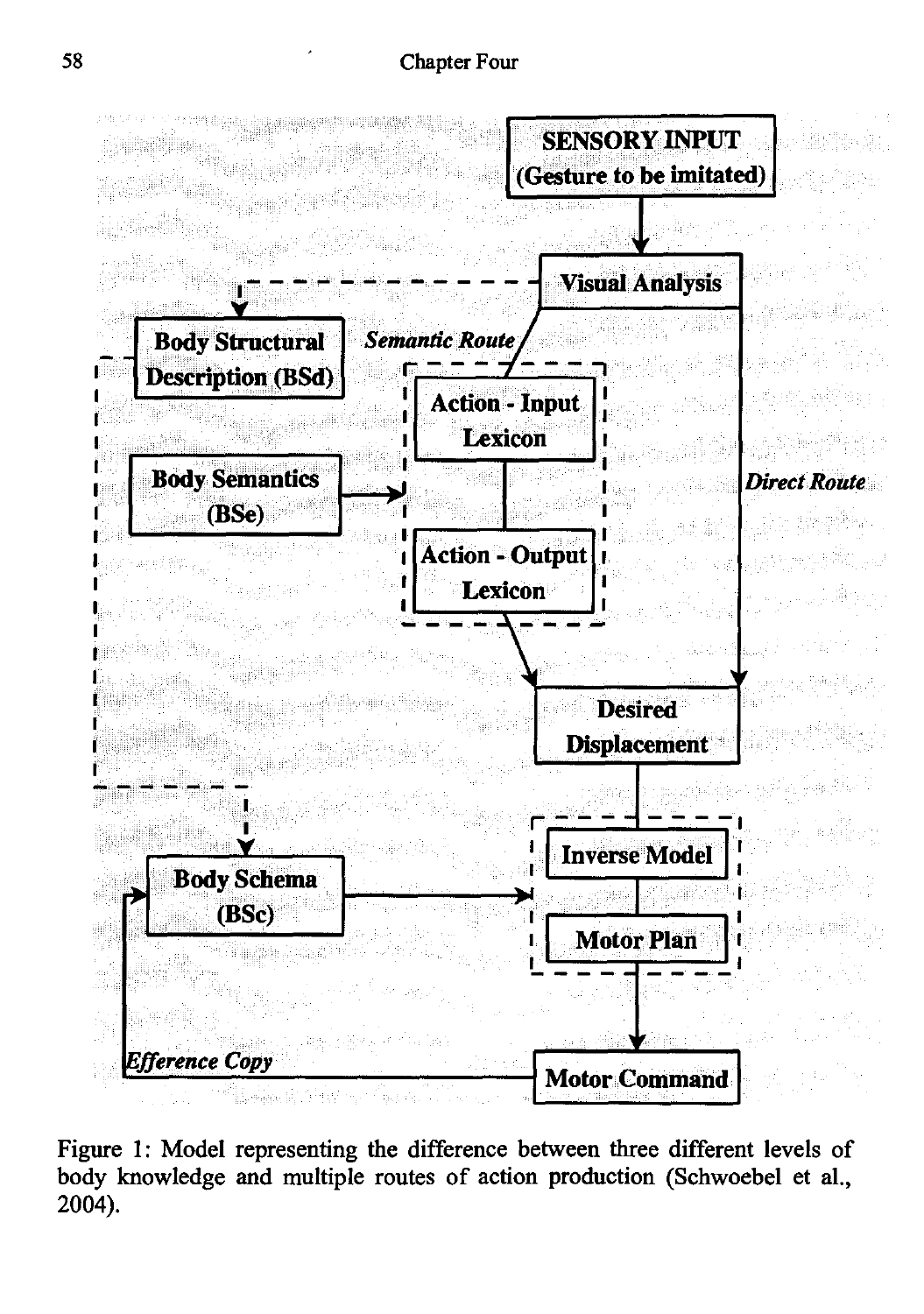## Does autotopagnosia express a faulty body representation?

Buxbaum and Coslett's viewpoint is not free from criticism. First of all, it does not explain clearly the role of the BSd, described as a representation that specifies the spatial relations among of body parts on a standard body (Buxbaum & Coslett, 2001; Sirigu et aI., 1991). It remains to be clarified whether this is a visuo-spatial representation enriched by visual experience of human bodies in everyday life (Slaughter & Heron, 2004) or a top-down representation integrating inputs from different modalities in order to generate an on-line representation of the body in space (i.e. the BSc). The representation of the body shape and posture can be manipulated by mechanically vibrating muscle tendons. Goodwing, McCloskey and Mattews (1972), for instance, induced an illusory motion of a stationary limb, and Lackner (1988) was able to induce a vivid sensation of physically impossible body conformations and of abnormal body dimensions. These results clearly show the influence of topdown constraints in constructing the BSc. According to this hypothesis, a damage of the BSd should always be associated with a faulty BSc. In particular, if the BSd is involved in updating the BSd, the autotopagnosic patients with a putative selective damage of the BSd should have difficulties in perceiving their own posture. This prediction is inconsistent with the proposal of Buxbaum and Coslett (2001) that the BSd and BSc could, in principle, be independently damaged. To date, Denes, Cappelletti, Zilli, Porta, and Gallana (2000) suggested that autotopagnosia (Odgen, 1985; Sirigu et aI., 1991) may not express a faulty body representation but an inability to bring to awareness the detailed representation of the spatial relations among body parts. Evidence supporting this view comes from the fact that, in real life, these patients do not show any kind of neglect or inability to reach the various parts of their body, even in tasks that require fine grained spatial location of the body parts, such as putting the make-up or shaving.

## **Hetero- and Autotopagnosia**

One of the most peculiar features of autotopagnosia is that patients fail to point to the correct body part on verbal command, irrespective of whether it is their body or someone else's. Based on this observation, it has been proposed that the BSd is supramodai. Likewise, Reed and Farah (1995) showed that healthy participants were faster in making visual judgments concerning body parts of others when they moved their own corresponding body part, suggesting that the Body Schema refers to an abstract representation of the body structure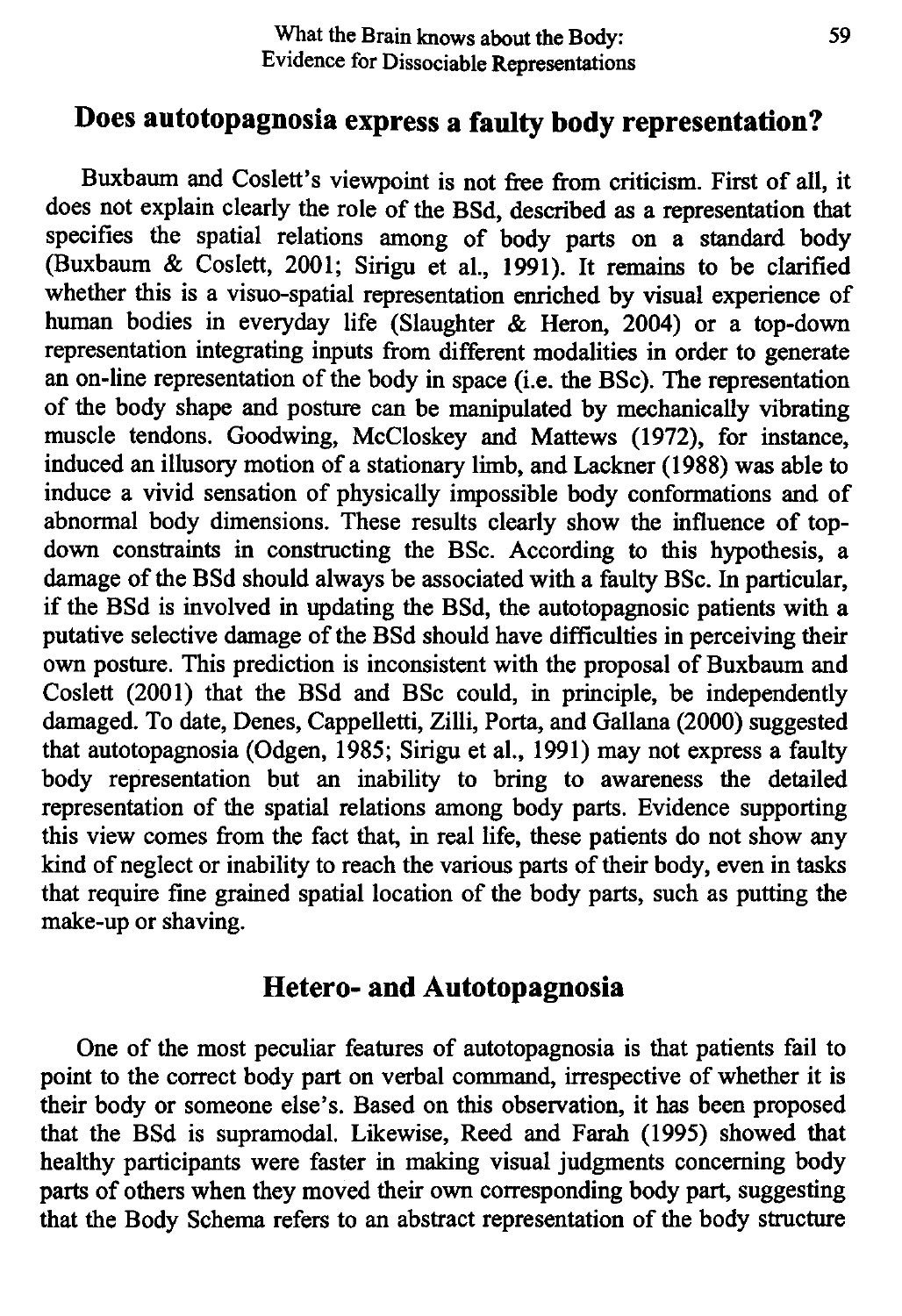which sustains the spatial knowledge of one's own body as well as that of others.

Denes et al. (2000) administered Reed and Farah's (1995) test to two aphasic patients, with a lesion of the left posterior parietal and right temporo-parietal cortex respectively. They found that both patients were unable to point to body parts on themselves or on a mannequin, and that they were worse than controls on a same-different matching task for body positioning (Reed & Farah, 1995), but not for non-body Lego blocks figures. One weakness of this study is that the authors argued that in the right brain-damaged patient the body representation is represented together with his language functions in the damaged hemisphere. However, Denes et at. (2000) clearly showed that both the ability to locate body parts within the whole body (i.e. the pointing task used to diagnose autotopagnosia) and that of detecting changes of body positions in a model (i.e. the experiment carried out by Reed and Farah, 1995) are closely linked.

Felician, Ceccaldi, Didic, Thinus-Blanc, and Poncet (2003) recently claimed that the BSd might not be an abstract representation that codes information about one's own body as well as of others. They described a double dissociation between a deficit in pointing at their own body parts and that of pointing at body parts of others in two patients. In particular, these authors described two patients (respectively 73- and 68-year old) suffering from a neurodegenerative disorder. The first patient, with a lesion involving the left superior parietal lobule and the superior portion of the angular gyrus (Brodmann areas 7 and the superior part of 39), showed an inability to report the positions of his body parts when passively moved by the examiner as well as to point to his own body parts. In contrast, semantic and explicit knowledge about the body parts and body structure was preserved, from naming to giving definitions, as well as her ability to point to parts of a line-drawing human, a mask and the examiner's face. The second patient, with a lesion of the left inferior parietal lobule and angular gyrus (Brodmann areas 39-40), had neither apraxia nor a proprioceptive disorder; her semantic knowledge about the body parts' function was preserved, whereas she was unable to report verbally how body parts were spatially arranged<sup>1</sup>; finally she did not benefit from the perception of the examiner's body. More importantly, she was as good as controls in performing a pointing task on her own body, but she was unable to point at examiner's parts, unless she was requested to aim at little objects taped on his body, as previously showed by Sirigu et al. (1991).

At variance with Buxbaum and Coslett (2001), Reed and Farah (1995), and Denes et al. (2000) who suggested the existence of an independent, unitary

 $1$  In this the patient was asked whether a shoulder is above or below a knee.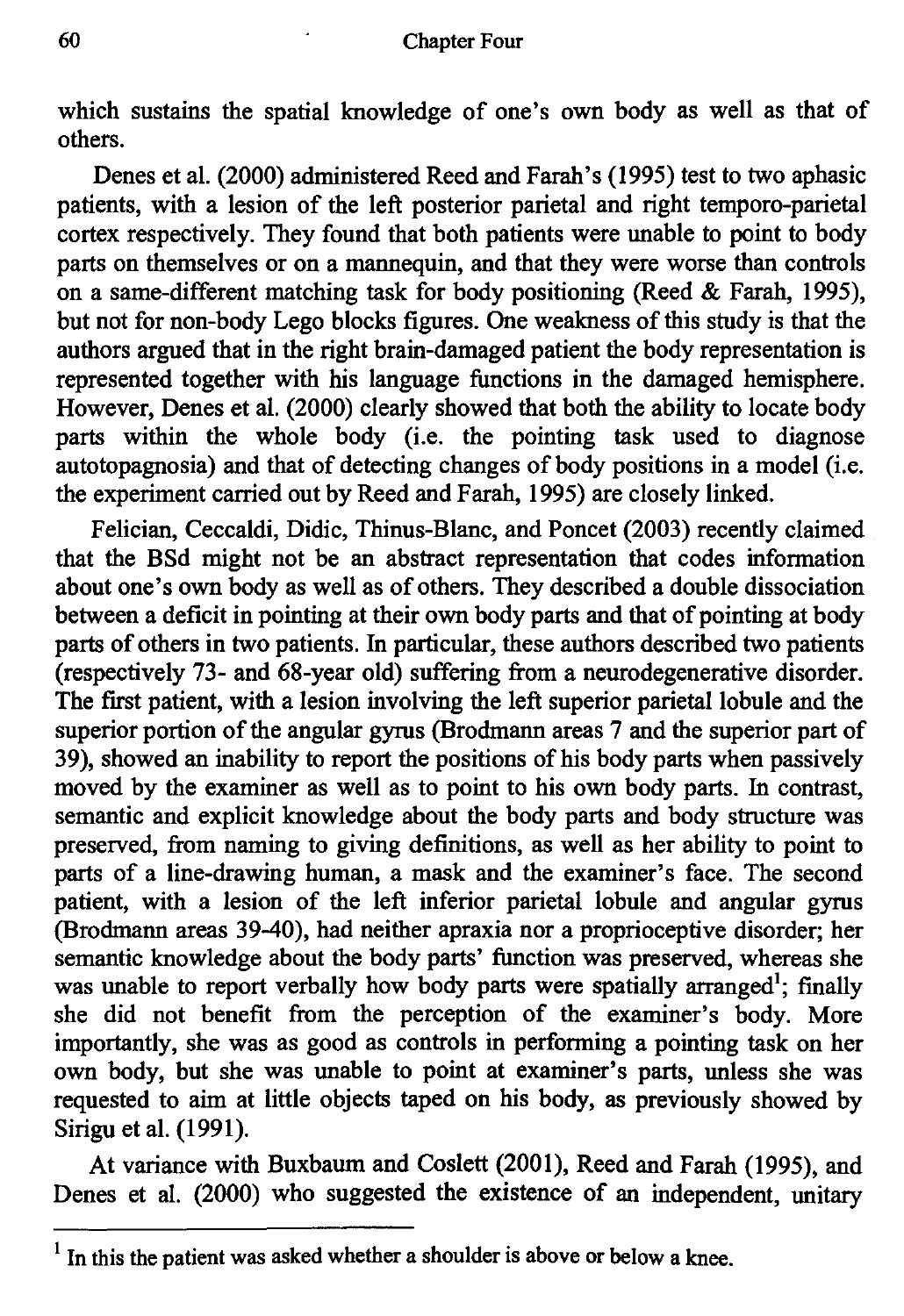visuo-spatial system devoted to the processing of both one's own and other bodies, Felician et aI. (2003) argued that this system may be related only to the body of others, that could be damaged by a lesion of the left angular gyrus, hence generating heterotopagnosia. Rather the information of one's own body is processed in the superior parietal cortex, normally thought to be dedicated to process somatomotor aspects of the body. Pointing to body parts may involve many unimodal representations of the body each of which could be selectively damaged.

## **Conclusions**

Can the notion of Body Schema still be considered as a unitary concept? Neuropsychological studies with autotopagnosic patients seem to suggest that this is not the case. Yet, it is not clear how many levels this representation should have. The original distinction between the implicit, automatic functioning schema, and a conscious visual image has been reconsidered. Some authors (Schwoebel et aI., 2004) have suggested that the body image can be referred to as the semantic explicit knowledge of bodily facts (BSe), whereas new views have proposed an additional subdivision within the schema. Thus the traditional concept of a dynamical representation of one's posture (BSc) became distinct from a visuo-spatial representation of a static body (BSd), with the former being strictly related to one's body structure, and the latter being a more general representation which can also sustain (or, according to Felician et aI., 2003, which relies exclusively on) the processing of other people body (Buxbaum & Coslett, 2001).

#### **References**

- Benton, A.L. (1959). *Right-left discrimination and finger localiation*. *development and pathology.* New York: Hoeber-Harper.
- Bonnier, P. (1905). L'aschematie. *Revue Neurologique,* 13, 605-609.
- Buxbaum, L.J., & Coslett, H.B. (2001). Specialised structural description of human body parts: Evidence from autotopagnosia. Cognitive human body parts: Evidence from autotopagnosia. *Neuropsychology,* 14, 289-306.
- Buxbaum, LJ., Giovannetti, T., & Libon, D. (2000). The role of the dynamic body schema in praxis: evidence from primary progressive apraxia. *Brain and Cognition,* 44,166-191.
- Coslett, H.B. (I998). Evidence for a disturbance of the body schema in neglect. *Brain and Cognition,* 37, 527-544.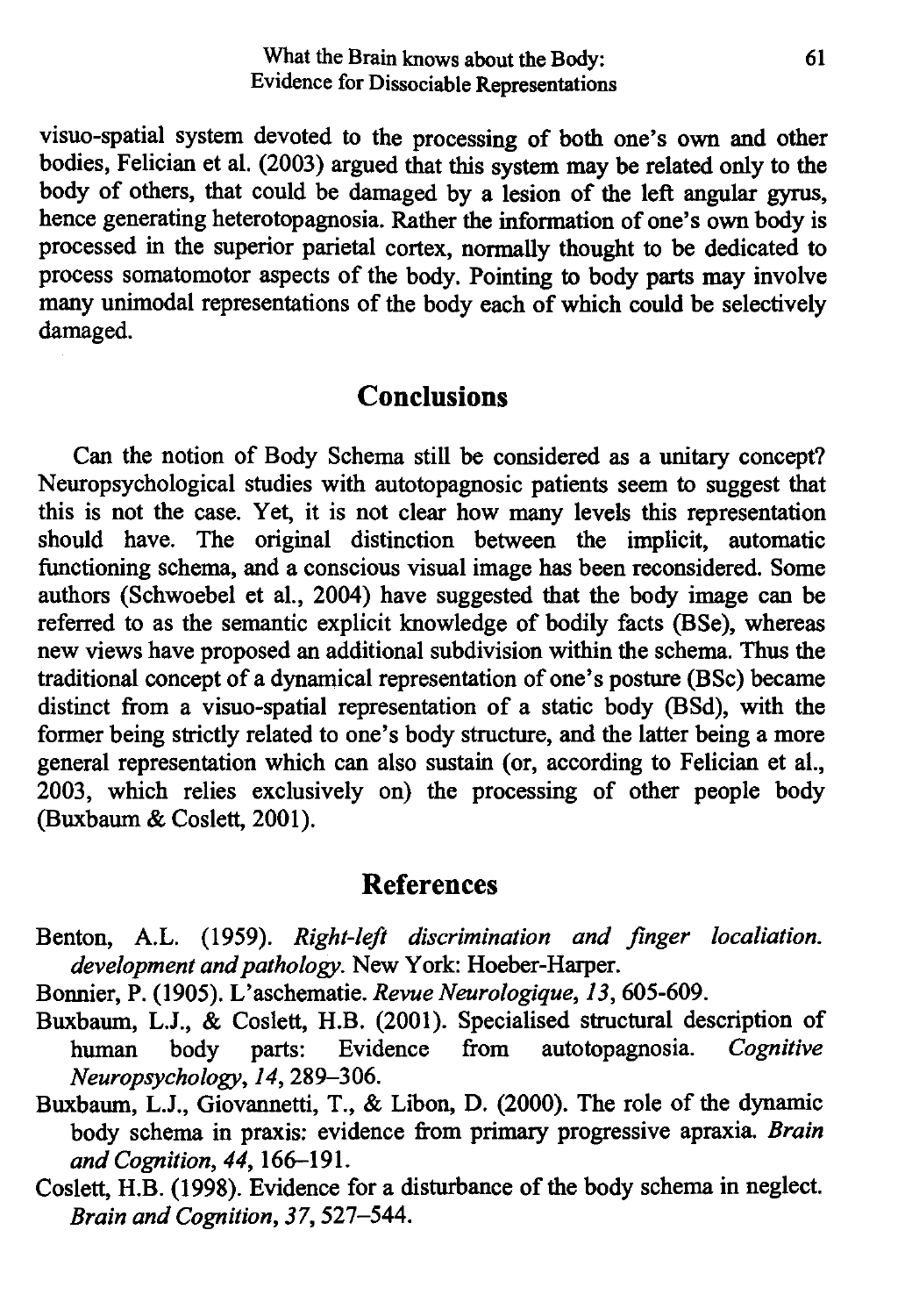- Coslett, H.B., Saffian, E.M., & Schwoebel, J. (2002). Knowledge of the human body: a distinct semantic domain. *Neurology,* 59, 357-363.
- Denes, G., Cappelletti, IY., Zilli, T., Porta, F.D., & Gallana, A. (2000). A category-specific deficit of spatial representation: the case of autotopagnosia. *Neuropsychologia,* 38, 345-350.
- De Renzi, E., & Scotti, G. (1970). Autotopagnosia: fiction or reality? Report of a case. *Archives of Neurology,* 23, 221-227.
- Engerth, G. (1932). Zeichenstörungen bei Patienten mit Autotopagnosie. *Zeitschrift fur die gesamte Neurologie und Psychiatrie,* 143, 381-402.
- Felician, 0., Ceccaldi, M., Didic, M., Thinus-Blanc, C., & Poncet, M. (2003). Pointing to body parts: a double dissociation study. *Neuropsychologia,* 41, 1307-1316.
- Gerstmann, J. (1922). Fingeragnosie: Eine umschriebene Störung der Orientierung am eigenen Korper. *Wiener Klinische Wochenschrift,* 37, 1010- 1012.
- -. (1942). Problem ofimperception of disease of impaired body territories with organic lesions. relation· to body scheme and its disorders. *Archives of Neurology and Psychiatry,* 48, 890-913.
- Gonzales-Rothi, L., Ochipa, C., & Heilman, K. (1991). A cognitive neuropsychological model of limb apraxia. *Cognitive Neuropsychology, 8,* 443-458.
- Goodwin, G.M., McCloskey, D.I., & Matthews, P.B. (1972). Proprioceptive illusions induced by muscle vibration: contribution by muscle spindles to perception? *Science,* 175, 1382-1384.
- Head, H., & Holmes, G. (1911). Sensory disturbances from cerebral lesions. *Brain,* 34, 102-254.
- Hecaen, H., & Ajuriaguerra, 1. (1952). *Meconnissance et Hallucinations Corporelles: integration et Desintegration de la Somatoagnosie.* Paris: Masson.
- Lackner, J.R (1988). Some proprioceptive influences on the perceptual representation of body shape and orientation. *Brain,* 111, 281-297.
- Munk, H. (1890). *eber die functionen der grofthinrinde: gesammelte mitteilungen mit anmerkungen.* Berlin: Verlag von August Hirschwald.
- Odgen, 1. (1985). Autotopagnosia: occurrence in a patent without nominal aphasia and with intact ability to point to parts of animals and objects. *Brain, 108,* 1009-1022.
- )arsons, L.M. (1987). Imagined spatial transformation of one's body. *Journal of Experimental Psychology: General,* 116, 172-191.
- -. (1994). Temporal and kinematic properties of motor behavior reflected in mentally simulated action. *Journal of Experimental Psychology: Human Perception and Performance, 20, 709-730.*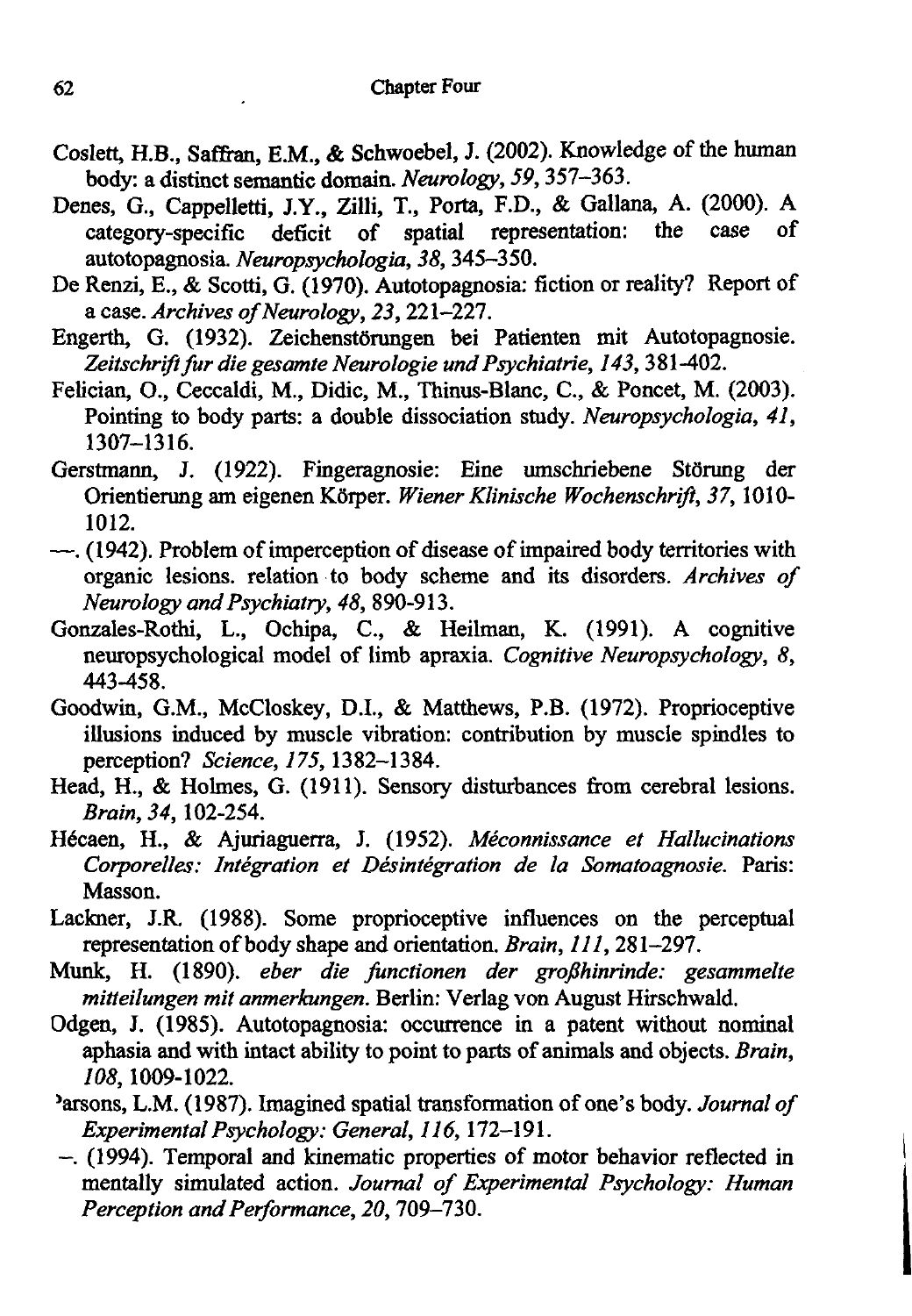- Pick, A. (1908). Uber Storungen der Orientierung am eigenen Körper. *Arbeiten aus der deutschen psychiatrischen Universitats-klinik in Prag.* (p. 1-19). Berlin: Karger.
- (1915). Zur Pathologie des Bewubtseins von eigenen Körper. *Neurologisches Zentralblatt,* 34, 257-265.
- -. (1922). Störrung der Orientierung am eigenen Körper. Beitrang zur Lehre von Bewubtsein des eigenen Korpers. *Psychologische Forschung,* 2, 303- 318.
- Poeck, K., & Orgass, B. (1971). The concept of the body schema: a critical review and some experimental results. *Cortex,* 7,254-277.
- Reed, C.L. (2002). What is the body schema? In W.Printz & A.Meltzoff (Eds.), *The imitative mind: Development, evolution, and brain bases* (p. 233-243). Cambridge: Cambridge University Press.
- Reed, C.L. & Farah, MJ. (1995). The psychological reality of the body schema: a test with normal participants. *Journal of Experimental Psychology: Human Perception and Performance,* 21, 334-343.
- Riese, W., & Bruck, G. (1950). Le membre fantome chez I'enfant. *Revue Neurologique,* 83,221-222.
- Schilder, P. (1923). *Das Kiirperschema. Ein Beitrag zur Lehre vom Bewuj3tein des eigenen Kiirpers.* Berlin: Julius Springer.
- -. (1935). *The image and appearance of the human body.* New York: International Universities Press.
- Schwoebel, J., Buxbaum, L., & Coslett, H.B. (2004). Representation of the human body in the production and imitation of complex movements. *Cognitive Neuropsychology,* 21,285-298.
- Schwoebel, 1. & Coslett, H. B. (2005). Evidence for multiple, distinct representations of the human body. *Journal of Cognitive Neuroscience, 17,* 543-553.
- Selecki, B.R., & Herron, J.T. (1965). Disturbances of the verbal body image: a particular syndrome of sensory aphasia. *Journal of Nervous and Mental Disease,* 141, 42-52.
- Semenza, C. (1988). Impairment in localization of body parts following brain damage. *Cortex*, 24, 443-449.
- Semenza, C. & Goodglass, H. (1985). Localization of body parts in brain injured subjects. *Neuropsychologia,* 23,161-175.
- semmes, J., Weinstein, S., Ghent, L., & Teuber, H. L. (1963). Correlates of impaired orientation in personal and extrapersonal space. *Brain,* 86, 747- 772.
- lirigu, A., Grafman, J., Bressler, K., & Sunderland, T. (1991). Multiple representations contribute to body knowledge processing. Evidence from a case of autotopagnosia. *Brain,* 114, 629-642.